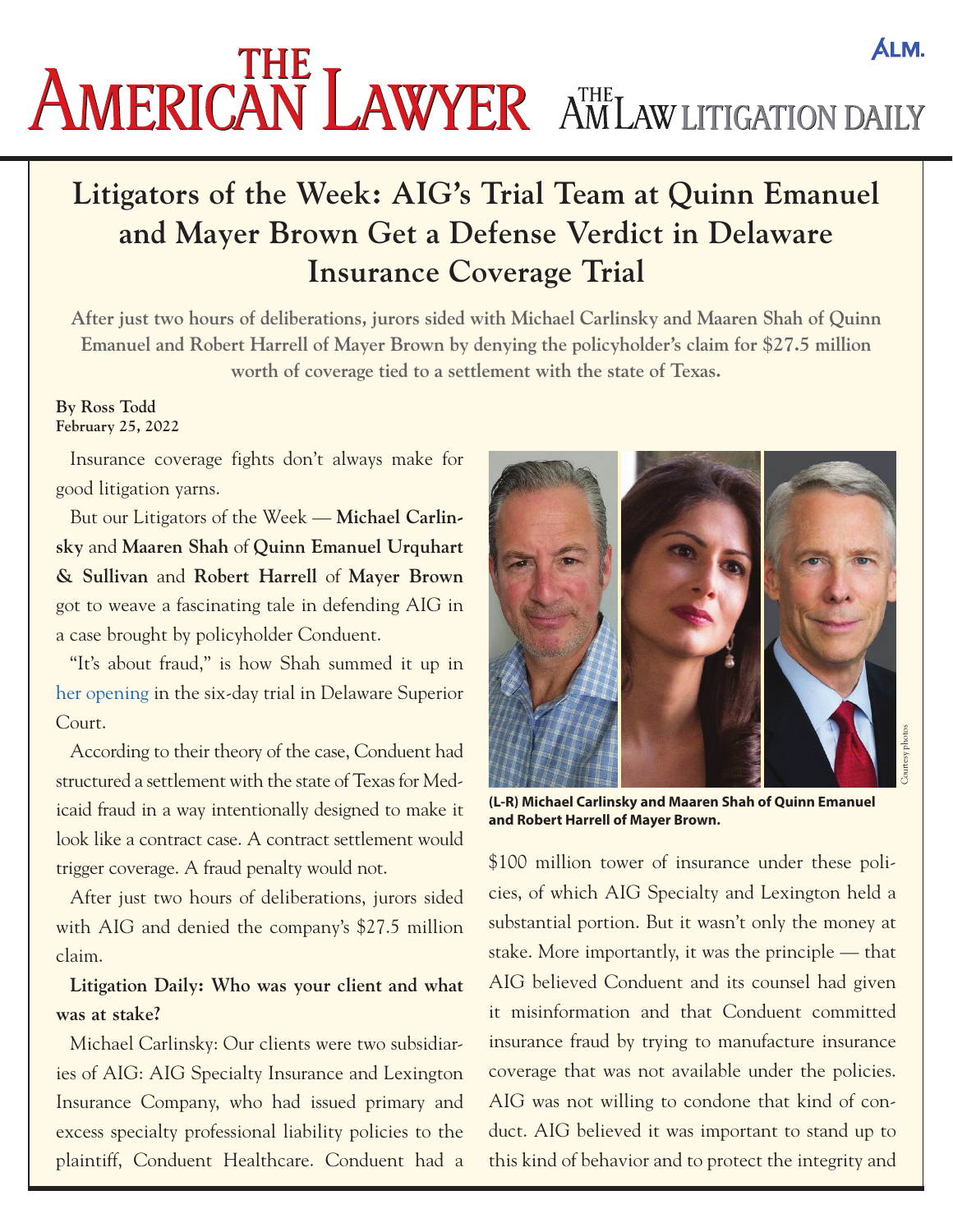affordability of insurance from the negative effects of fraud. It was willing to stand up for its principles and take this case to trial.

### **Who all was on your team and how did you divide the work?**

Maaren Shah: AIG brought Quinn Emanuel into the case in the months leading up to trial, and we were very fortunate to partner with the experienced team from Mayer Brown, who had been handling the case from the beginning. It was a true collaborative effort. Mike was lead trial counsel and he, Bob and I divided up responsibilities and witnesses among us. I handled the opening and key witnesses, while Mike did the closing and cross-examined a number of hostile witnesses. Bob crossed several witnesses too.

**What was the courtroom setup like? I gather that the jurors were all masked, right?**

Robert Harrell: The Delaware courts have mastered how to keep the wheels of justice moving during the COVID pandemic with thoughtful safety protocols in the courtroom. The jurors were protected with plexi-glass dividers between each other and dividers separating them from the rest of the courtroom. The judge and court staff had similar protection, and everyone wore a mask, except the judge and lawyers who were speaking.

**Give me the thumbnail version of the underlying case that Texas brought against Conduent that led to this coverage dispute.**

Harrell: In 2014, Texas sued Conduent under the Texas Medicaid Fraud Prevention Act for \$2 billion in civil penalties and treble damages for having actively misled the Texas government to believe Conduent was conducting a quality review of claims when it was deliberately cutting corners and doing no substantive review in order to cut costs. Texas accused Conduent of more than 200,000 unlawful acts in wrongfully approving Medicaid claims, and

for submitting false documents and information to the state concerning its review processes for at least eight years. Conduent finally settled that case for \$236 million in 2019, which was the biggest Medicaid fraud settlement ever obtained by the Texas Attorney General's Office.

**This was a trial essentially about conduct in prior litigation. How did you make sure that the jury understood the intricacies of the prior proceedings that mattered without getting them lost in the weeds of procedure and the law?**

Carlinsky: The key to winning a jury trial is keep it simple and interesting. Although the underlying case was complicated, we stuck to simple themes: We were not re-trying the underlying Medicaid fraud case, but it provided the explanation of why Conduent engaged in insurance fraud. We showed Conduent knew the prior Medicaid fraud case was not covered by insurance and thus tried to manufacture insurance coverage. Ultimately, the jury agreed and found by clear and convincing evidence that Conduent engaged in insurance fraud.

**What were your main trial themes and how did you hammer them home with the jury?**

Shah: It was a complicated backstory but a very simple case in the end: Conduent did not want to bear responsibility for the consequences of the Texas Medicaid fraud lawsuit, which it knew would likely not be covered by its insurance policies. So it concocted a scheme to pass the bill off to its insurers by manipulating the terms of its settlement agreement with Texas. They did that by insisting that Texas add what Conduent believed would be covered claims to the lawsuit, so that Conduent could pretend that it had paid all of the settlement money toward only those new claims and none to the non-covered Medicaid fraud claim that the lawsuit had always been about. That is how Conduent had hoped to